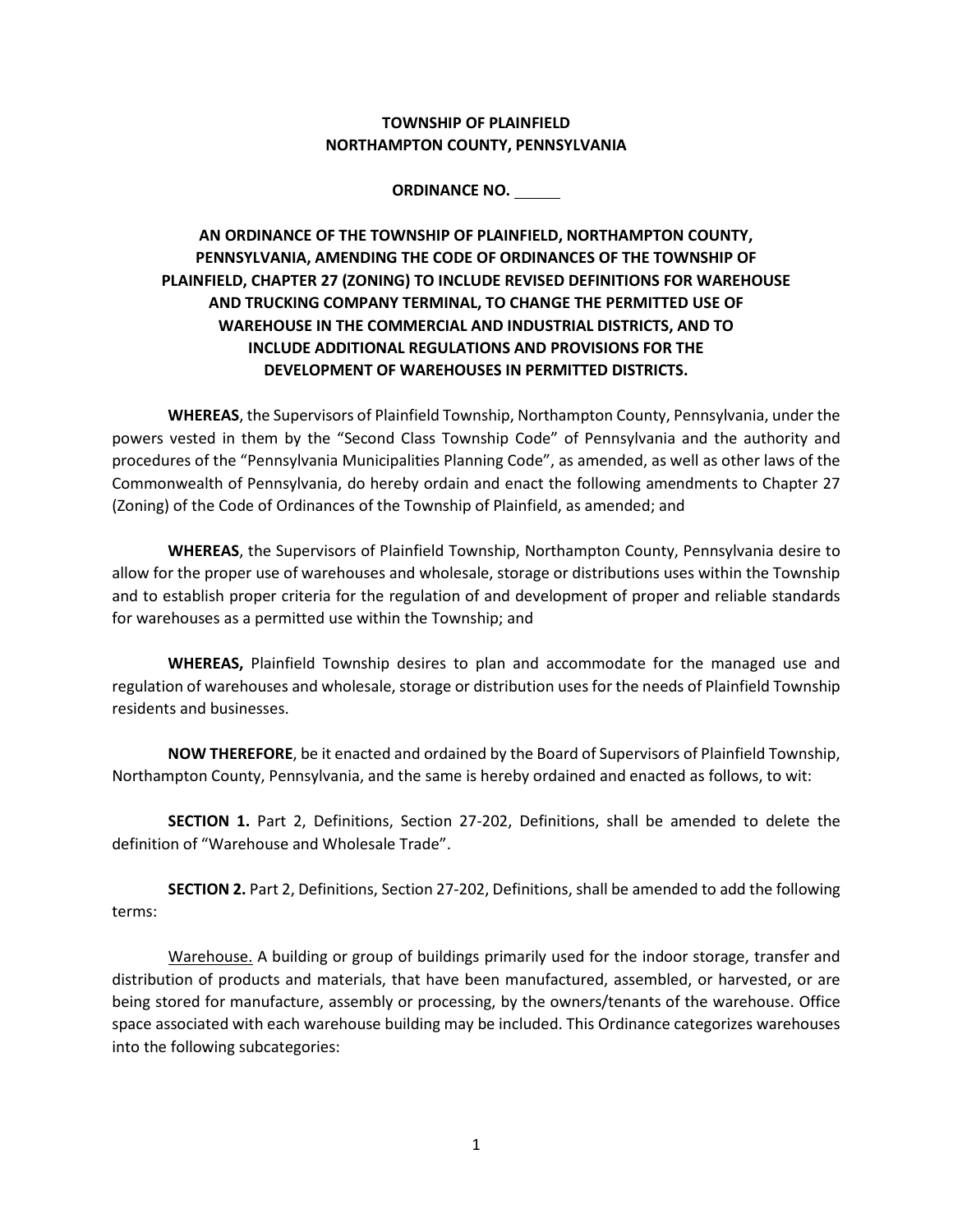- a. Small Warehouse. Any warehouse, as defined, with a gross floor area of less than 50,000 square feet.
- b. Large Warehouse. Any warehouse, as defined, with a gross floor area of 50,000 square feet or more.

Wholesale Establishment. An establishment or place of business primarily engaged in selling and/or distributing merchandise to retailers; to industrial, commercial, institutional, or professional business users, or to other wholesalers; or acting as agents or brokers and buying merchandise for, or selling merchandise to, such individuals or companies. This is not considered a commercial use. This Ordinance categorizes wholesale establishments into the following subcategories:

- a. Small Wholesale Establishment. Any wholesale establishment, as defined, with a gross floor area of less than 50,000 square feet.
- b. Large Wholesale Establishment. Any wholesale establishment, as defined, with a gross floor area of 50,000 square feet or more.

**SECTION 3.** Part 3, Zoning Districts and Use Regulations, Section 27-310, Highway Interchange (HI), subsection 2.TT shall be amended to read as follows:

TT. Small Warehouse (less than 50,000 s.f. gross floor area) Site plan review required (see § 27-409). See § 27-316 for additional requirements.

**SECTION 4.** Part 3, Zoning Districts and Use Regulations, Section 27-310, Highway Interchange (HI), subsection 2.UU shall be amended to read as follows:

UU. Small Wholesale Establishment (less than 50,000 s.f. gross floor area) excluding motor freight terminals. Site plan review required (see § 27-409). See § 27-316 for additional requirements.

**SECTION 5.** Part 3, Zoning Districts and Use Regulations, Section 27-310, Highway Interchange (HI), subsection 3 shall be amended to add the following:

U. Large Warehouse (50,000 s.f. gross floor area or more) Site plan review required (see § 27-409). See § 27-317 for additional requirements.

**SECTION 6.** Part 3, Zoning Districts and Use Regulations, Section 27-310, Highway Interchange (HI), subsection 3 shall be amended to add the following:

V. Large Wholesale Establishment (50,000 s.f. gross floor area or more) Site plan review required (see § 27-409). See § 27-317 for additional requirements.

**SECTION 7.** Part 3, Zoning Districts and Use Regulations, Section 27-311, General Commercial (GC), subsection 2.QQ shall be amended to read as follows: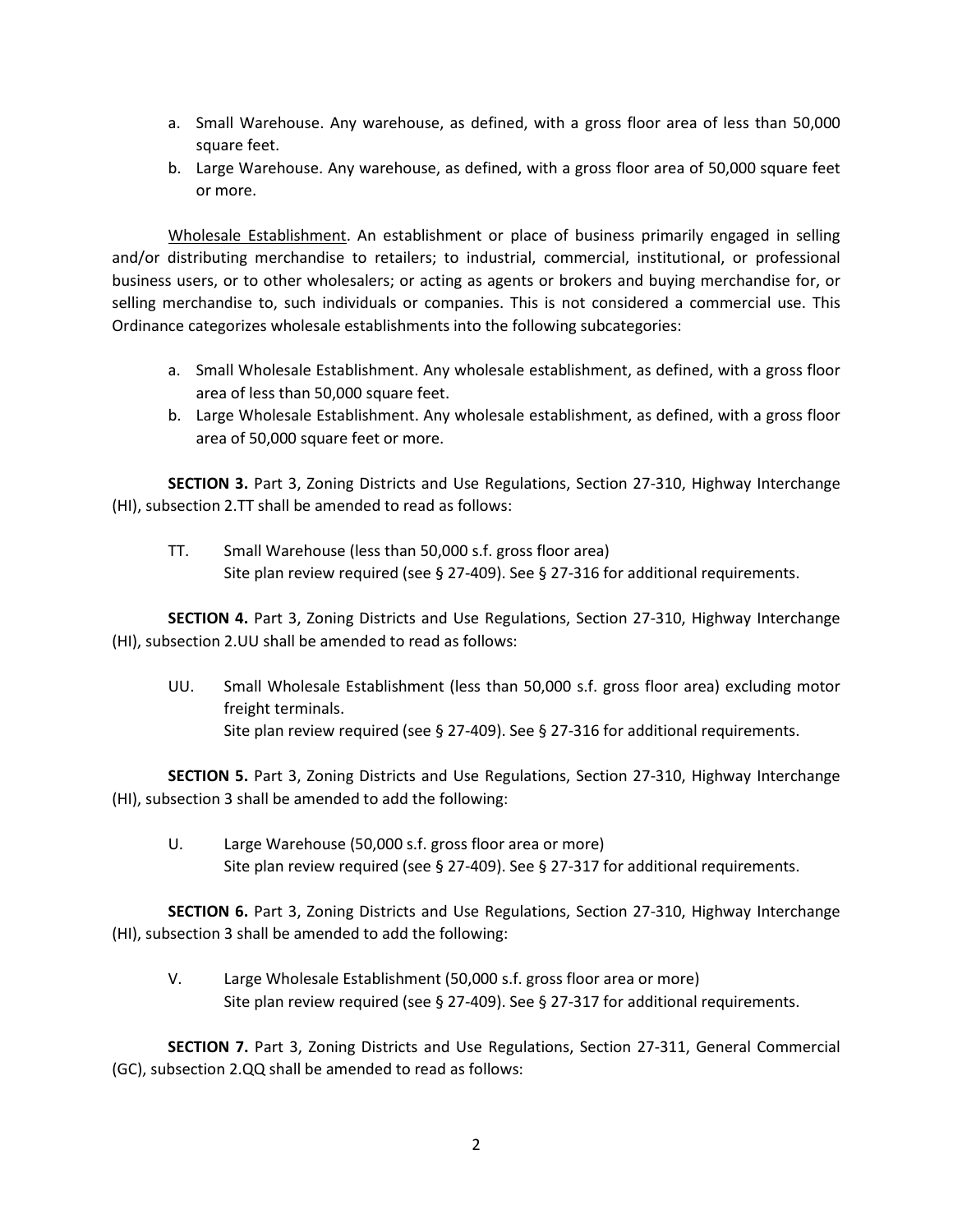QQ. Small Warehouse (less than 50,000 s.f. gross floor area) Site plan review required (see § 27-409). See § 27-316 for additional requirements.

**SECTION 8.** Part 3, Zoning Districts and Use Regulations, Section 27-311, General Commercial (GC), subsection 2.RR shall be amended to read as follows:

RR. Small Wholesale Establishment (less than 50,000 s.f. gross floor area) Site plan review required (see § 27-409). See § 27-316 for additional requirements.

**SECTION 9.** Part 3, Zoning Districts and Use Regulations, Section 27-311, General Commercial (GC), subsection 2.SS shall be deleted.

**SECTION 10.** Part 3, Zoning Districts and Use Regulations, Section 27-312, Commercial/Industrial District (CI), subsection 2.B(19) shall be amended to read as follows:

(19) Small Warehouse (less than 50,000 s.f. gross floor area) Site plan review required (see § 27-409). See § 27-316 for additional requirements.

**SECTION 11.** Part 3, Zoning Districts and Use Regulations, Section 27-312, Commercial/Industrial District (CI), subsection 2.B(20) shall be amended to read as follows:

(20) Small Wholesale Establishment (less than 50,000 s.f. gross floor area) excluding motor freight terminals. Site plan review required (see § 27-409). See § 27-316 for additional requirements.

**SECTION 12.** Part 3, Zoning Districts and Use Regulations, Section 27-312, Commercial/Industrial District (CI), subsection 3.B shall be amended to add the following:

(16) Large Warehouse (50,000 s.f. gross floor area or more) Site plan review required (see § 27-409). See § 27-317 for additional requirements.

**SECTION 13.** Part 3, Zoning Districts and Use Regulations, Section 27-312, Commercial/Industrial District (CI), subsection 3.B shall be amended to add the following:

(17) Large Wholesale Establishment (50,000 s.f. gross floor area or more) Site plan review required (see § 27-409). See § 27-317 for additional requirements.

**SECTION 14.** Part 3, Zoning Districts and Use Regulations, Section 27-313, Industrial/Business Park District (I-BP), subsection 2.KK shall be amended to read as follows:

KK. Small Warehouse (less than 50,000 s.f. gross floor area) Site plan review required (see § 27-409). See § 27-316 for additional requirements.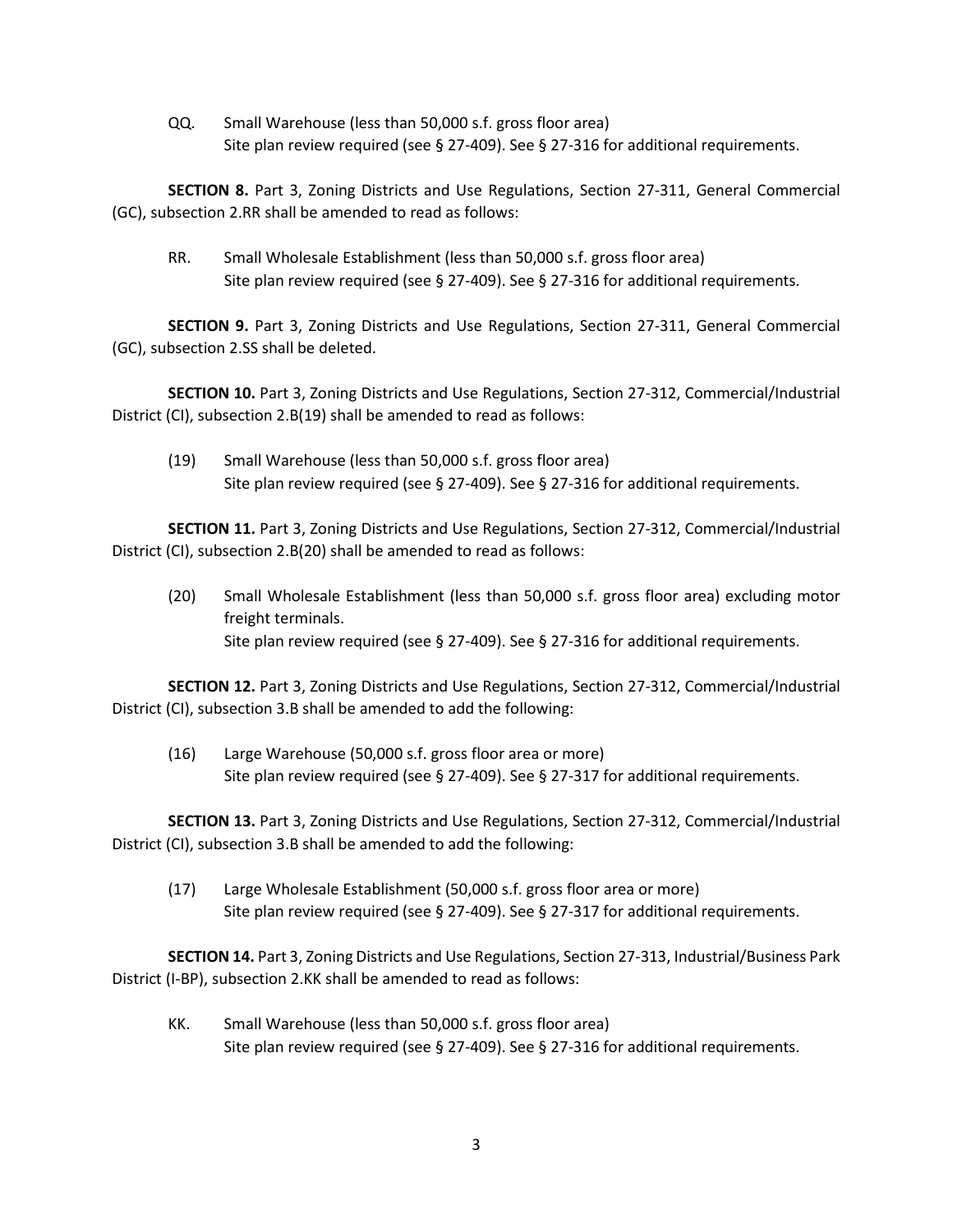**SECTION 15.** Part 3, Zoning Districts and Use Regulations, Section 27-313, Industrial/Business Park District (I-BP), subsection 2.LL shall be amended to read as follows:

LL. Small Wholesale Establishment (less than 50,000 s.f. gross floor area) excluding motor freight terminals. Site plan review required (see § 27-409). See § 27-316 for additional requirements.

**SECTION 16.** Part 3, Zoning Districts and Use Regulations, Section 27-314, General Industrial District (GI), subsection 2.CC shall be amended to read as follows:

CC. Small Warehouse (less than 50,000 s.f. gross floor area) Site plan review required (see § 27-409). See § 27-316 for additional requirements.

**SECTION 17.** Part 3, Zoning Districts and Use Regulations, Section 27-314, General Industrial District (GI), subsection 2.DD shall be amended to read as follows:

DD. Small Wholesale Establishment (less than 50,000 s.f. gross floor area) excluding motor freight terminals. Site plan review required (see § 27-409). See § 27-316 for additional requirements.

**SECTION 18.** Part 3, Zoning Districts and Use Regulations, Section 27-312, General Industrial District (GI), subsection 3 shall be amended to add the following:

X. Large Warehouse (50,000 s.f. gross floor area or more) Site plan review required (see § 27-409). See § 27-317 for additional requirements.

**SECTION 19.** Part 3, Zoning Districts and Use Regulations, Section 27-312, General Industrial District (GI), subsection 3 shall be amended to add the following:

Y. Large Wholesale Establishment (50,000 s.f. gross floor area or more) Site plan review required (see § 27-409). See § 27-317 for additional requirements.

**SECTION 20.** Part 3, Zoning Districts and Use Regulations, Section 316, Additional Requirements for Certain Permitted By-Right Uses, subsection 2.QQ shall be amended to read as follows:

- QQ. Small Warehouse or Small Wholesale Establishment.
	- (1) Access to the site shall be from an arterial or collector street as identified on the Plainfield Township Official Street Classification Map.
	- (2) Maximum building height for such use shall be 35 feet.
	- (3) A traffic impact study consistent with the requirements of §27-410.5.D of this Ordinance shall be prepared and submitted as part of the application. The traffic impact study shall be prepared by a professional traffic engineer. In addition to the requirements of §27-410.5.D, the traffic impact study shall also include a truck routing map identifying anticipated routes to and from the proposed facility to the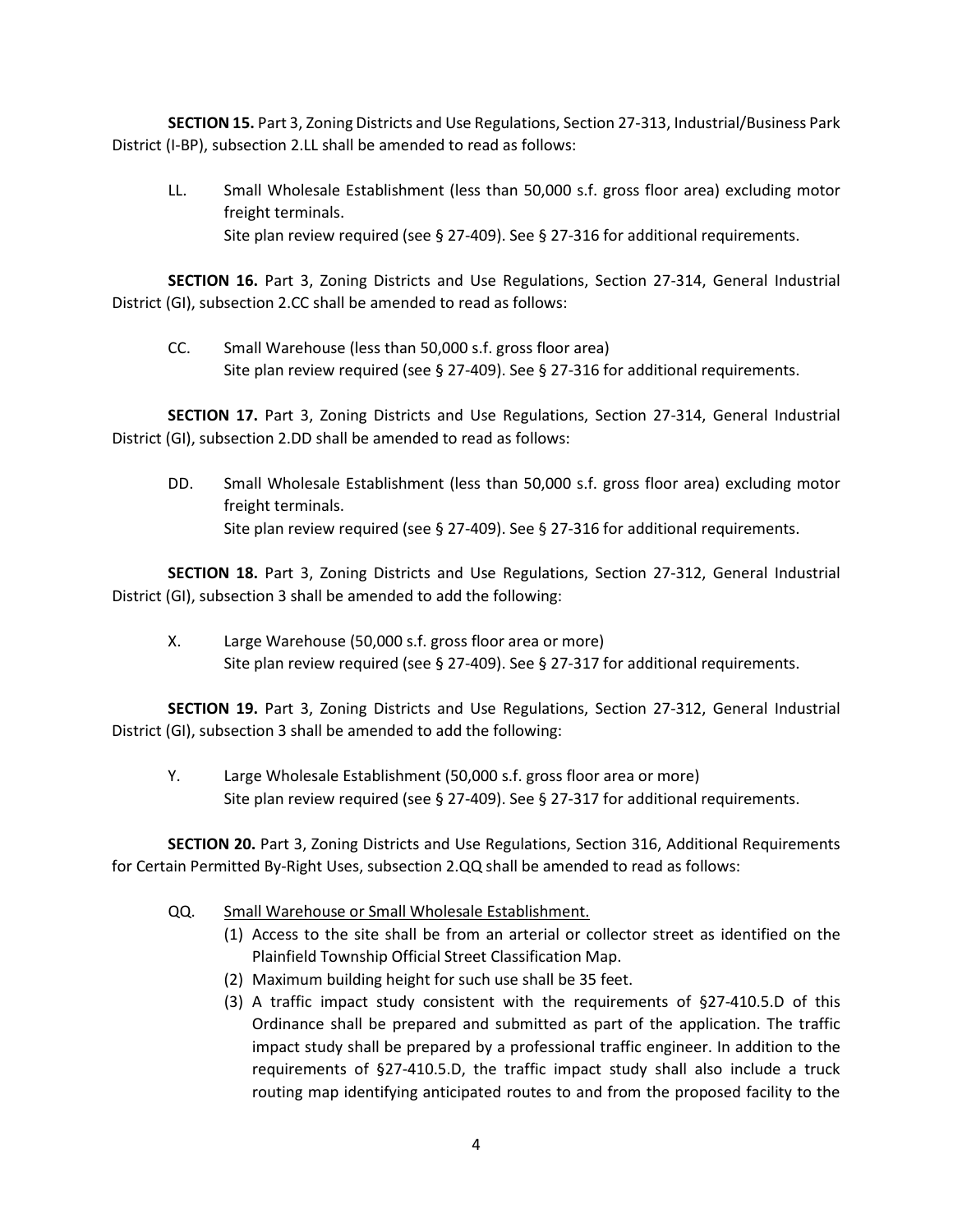Township boundary. The truck routing map shall be consistent with existing truck routing signage and trip distribution data presented in the traffic study, and will identify any new proposed truck routes and necessary truck routing signage.

- (4) Buffer yards. Buffer yards shall be required between non-industrial land uses in accordance with the following requirements:
	- (a) The buffer plantings are intended to be an impenetrable visual screen. However, it is not intended to be a monocultural planting. A variety of evergreen tree species in conjunction with deciduous and/or evergreen shrubs should be utilized to provide complete screening and aesthetic variety and appeal.
	- (b) The screen buffer is to provide a visual barrier between adjacent non-industrial land uses. The screen buffer shall be aligned adjacent and parallel to side and rear property lines.
	- (c) A 35-foot buffer shall be required between the industrial use and any nonindustrial use. Buffers shall not be required between adjacent industrial uses. Plan submissions should clearly indicate all adjacent land uses to determine where a buffer yard is required. Any required buffer yard shall be measured from the property line.
	- (d) Trees used for screen buffers shall be composed of 100% evergreen varieties. Evergreen trees used in the screen planting shall be at least six feet high when planted and shall be of such species as will produce a dense visual screen at least ten feet high within four years. Shrubs shall have a minimum height of 36 inches when planted. Where the screen buffer planting requires more than 50 trees, no more than 1/3 of these trees will be of a single variety. Canopy trees and/or flowering trees are encouraged to provide visual interest, in addition to the required evergreen trees and shrubs.
	- (e) Plant materials shall be permanently maintained and any plant material which dies shall be replaced by land owner.
	- (f) The buffer yard may overlap the required side or rear yards and, in case of conflict, the larger yard requirements shall apply.
	- (g) No structure, sign, manufacturing or processing activity, commercial activity, parking, or storage or display of materials shall be permitted in the buffer yard. However, fences and/or walls may be installed by property owners in buffer yards on their property.
	- (h) Existing plant material may be used to meet the buffer requirements, provided that the existing plant material meets or exceeds the planting requirements noted above, or that the existing plant material is sufficient to provide the same buffering effect, either as it exists or is supplemented with additional plant material, as the planting requirements. Noxious weeds and/or invasive species may not be counted toward the buffer requirement and shall be removed or eradicated.
		- (i) Where such screening is required, it shall be assured by a performance guarantee posted with the governing body in an amount equal to the estimated cost of trees and shrubs and planting. Such guarantee shall be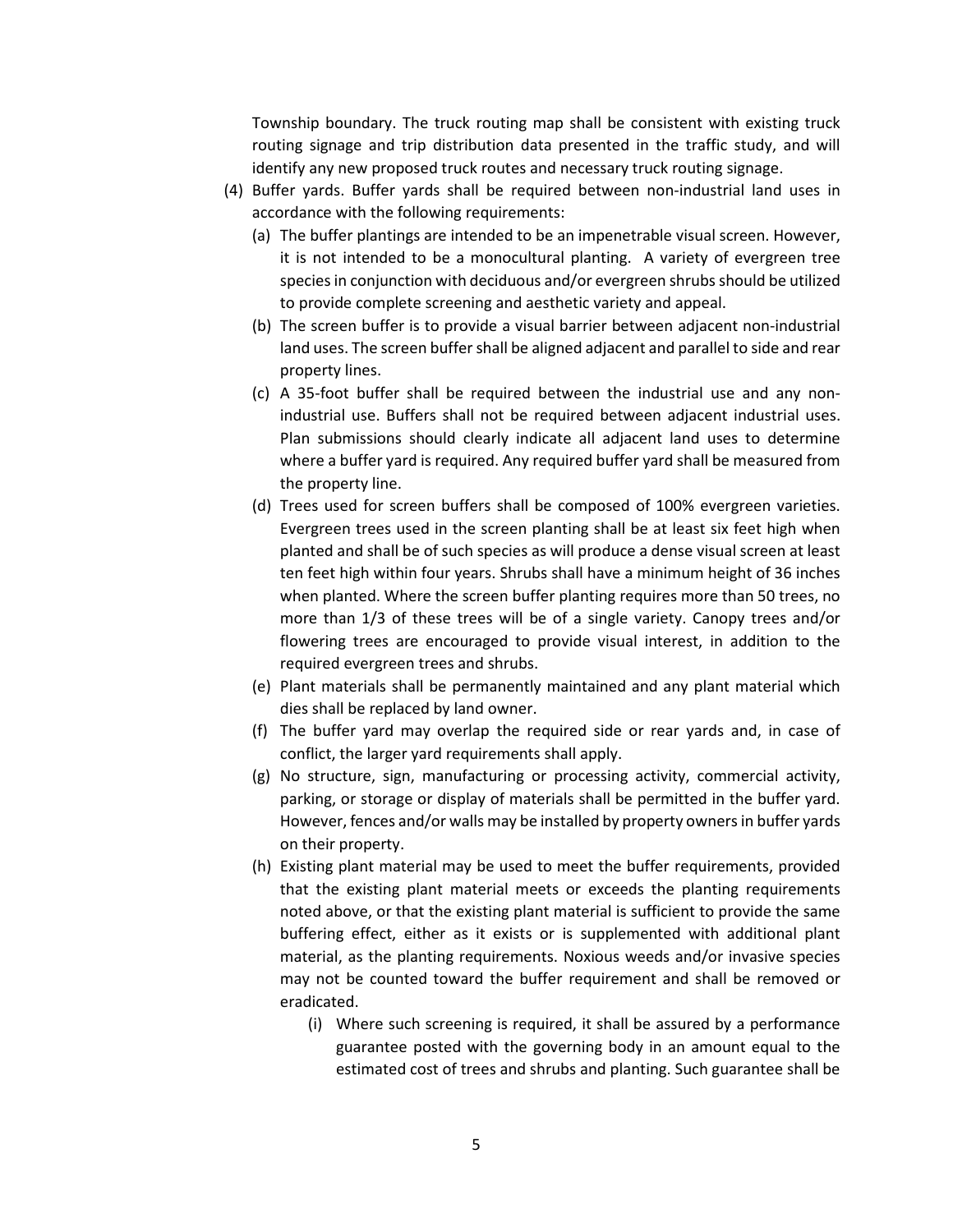released only after passage of the second growing season following planting.

- (j) Berms, fences and walls. Walls, fences and/or earth berms may be used in combination with plant material subject to the approval of the Board of Supervisors and in conformance with the following:
	- (i) The use of berms, fences and walls may be approved on a case-bycase/site specific basis after review by the Planning Commission.
	- (ii) Berms shall have side slopes of not less than three feet horizontal for each one foot vertical and a minimum crown width of two feet.
	- (iii) Berms shall be substantially planted and covered with live vegetation. No berm shall consist entirely of turf grass, ground cover, mulch or similar material.
	- (iv) Berm soil. The following standards shall apply to soil to be used as a planting berm.
		- [a] Berm soil shall be free of stones of one inch or larger in any dimension; roots, plants, sod, clods, clay lumps, or pockets of course sand; contaminants such as chemicals, construction materials and building debris, fuels, and other extraneous materials harmful to plant growth; and obnoxious weeds and invasive plants.
		- [b] The soil shall not be infested with nematodes, grubs, other pests, pest eggs, or other undesirable organisms and disease-causing plant pathogens.
		- [c] Soil for berms shall be friable and with sufficient structure to give good tilth and aeration.
		- [d] Topsoil shall be a sufficient depth (3 inches) to support vegetation. Where whips or woody shrubs are to be planted, 18 inches of soil is required.
	- (v) A berm, fence or wall may not exceed 8 feet in height.
	- (vi) Fences or walls may be permitted to supplement a planting screen at the discretion of the Township. However, it is not the preferred method for screening.
- (5) The minimum yard setbacks shall be as follows:
	- (a) Front yard: 50 feet
	- (b) Side yard (each): 50 feet
	- (c) Rear yard: 50 feet
	- (d) Where a property abuts a residential use, the required side and/or rear yards directly abutting the residential use shall be increased to 100 feet.
- (6) Parking requirement. A minimum of one space per 2,500 square feet of gross floor area. Loading docks/areas may not be counted towards the required truck staging spaces.
- (7) Sufficient off-street queueing space shall be required at facility entrances to prevent vehicles from queueing on public streets while waiting for access to the facility.
- (8) No storage of trash, garbage, refuse, explosive or flammable materials, hazardous substances, animals, animal carcasses or skins or similar items shall be permitted.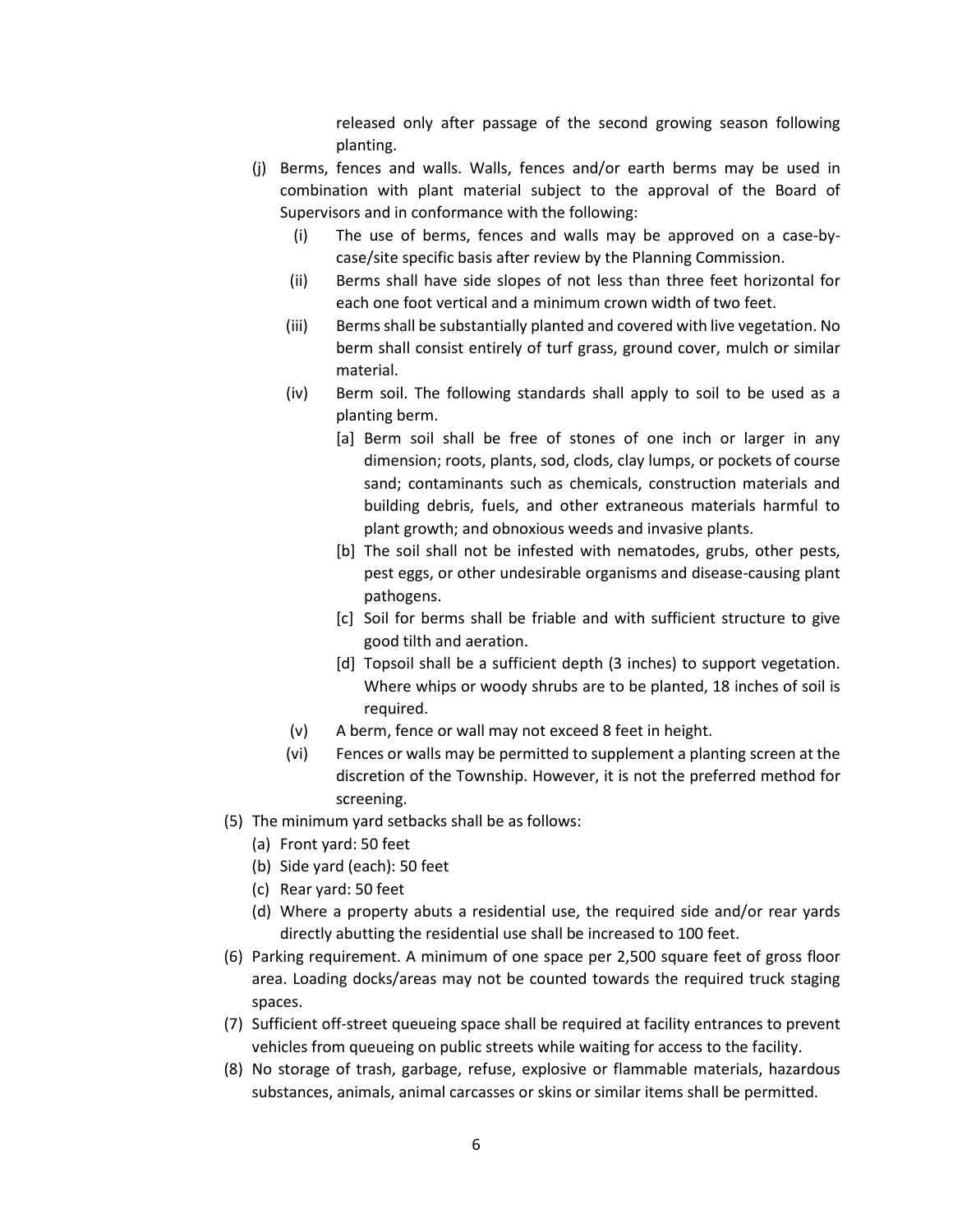**SECTION 21.** Part 3, Zoning Districts and Use Regulations, Section 317, Special Exception Uses, subsection 5.KKK shall be amended to read as follows:

- KKK. Large Warehouse or Large Wholesale Establishment.
	- (1) No more than one principal building may be located on a single parcel.
	- (2) Access to the site shall be from an arterial street as identified on the Plainfield Township Official Street Classification Map.
	- (3) For large warehouse or large wholesale establishments, the maximum building height shall be 35 feet unless an exterior access stair tower meeting all Uniform Construction Code and Occupational Safety and Health Administration (OSHA) requirements is provided for the principal building structure, in which case the maximum building height may increase to 50 feet. This provision is specific to large warehouse or large wholesale establishments. For all other uses the maximum building height of the zoning district shall apply.

Note: The exterior access stair tower is required to allow public safety personnel direct emergency access to the roof of the structure. The stair tower shall be designed to allow for roof level access of the principal building structure from the ground level. Standard OSHA design detail shall be utilized for all steps, guiderails, handrails, brackets, stairwells, and gates. The final design of the exterior access stair tower shall be subject to the review of the Township Engineer and Fire Chief.

- (4) A traffic impact study consistent with the requirements of §27-410.5.D of this Ordinance shall be prepared and submitted as part of the application. The traffic impact study shall be prepared by a professional traffic engineer. In addition to the requirements of §27-410.5.D, the traffic impact study shall also include a truck routing map identifying anticipated routes to and from the proposed facility to the Township boundary. The truck routing map shall be consistent with existing truck routing signage and trip distribution data presented in the traffic study, and will identify any new proposed truck routes and necessary truck routing signage.
- (5) Buffer yards. Buffer yards shall be required between non-industrial land uses in accordance with the following requirements:
	- (a) The buffer plantings are intended to be an impenetrable visual screen. However, it is not intended to be a monocultural planting. A variety of evergreen tree species in conjunction with deciduous and/or evergreen shrubs should be utilized to provide complete screening and aesthetic variety and appeal.
	- (b) The screen buffer is to provide a visual barrier between adjacent non-industrial land uses. The screen buffer shall be aligned adjacent and parallel to side and rear property lines.
	- (c) A 35-foot buffer shall be required between the industrial use and any nonindustrial use. Buffers shall not be required between adjacent industrial uses. Plan submissions should clearly indicate all adjacent land uses to determine where a buffer yard is required. Any required buffer yard shall be measured from the property line.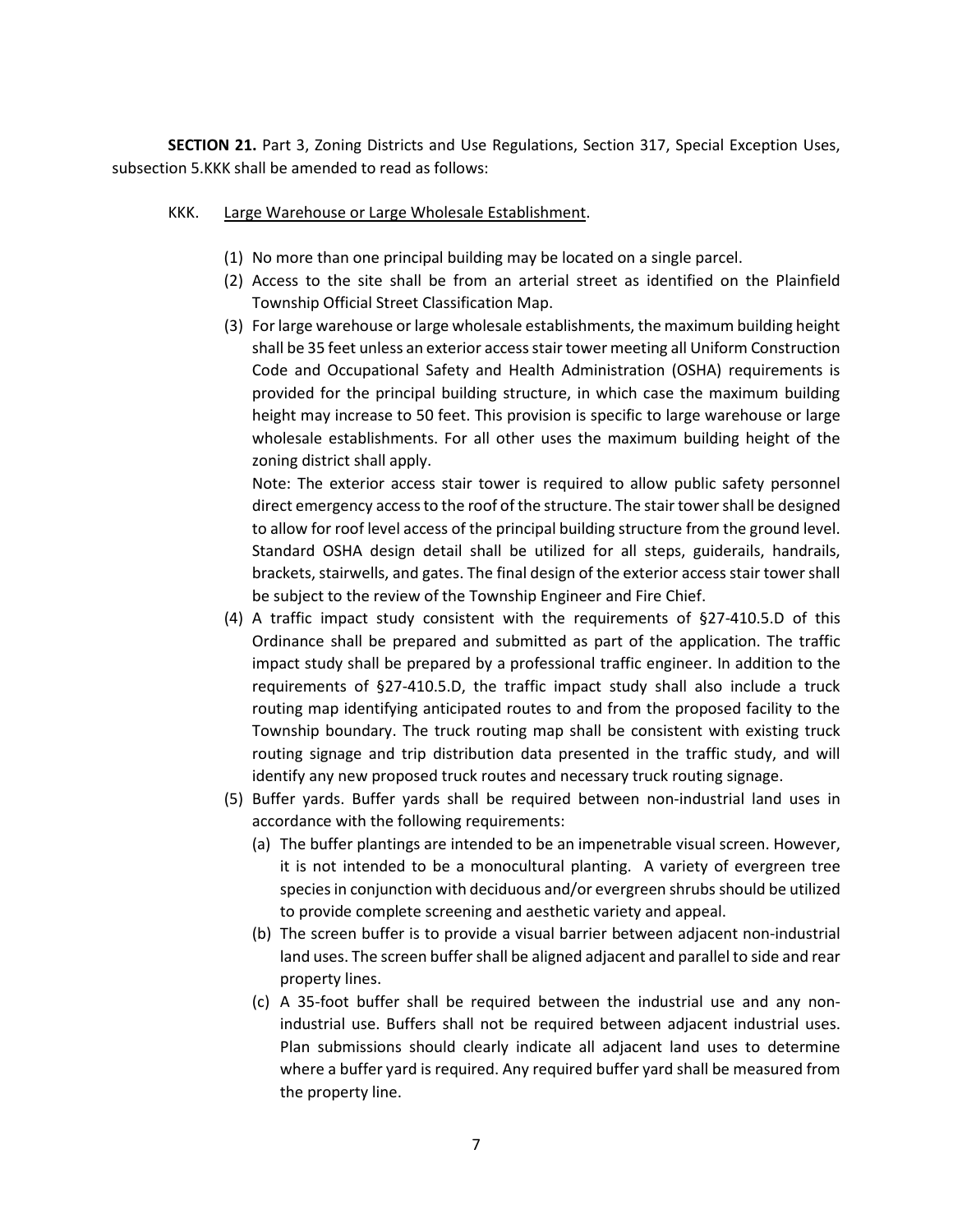- (d) Trees used for screen buffers shall be composed of 100% evergreen varieties. Evergreen trees used in the screen planting shall be at least six feet high when planted and shall be of such species as will produce a dense visual screen at least ten feet high within four years. Shrubs shall have a minimum height of 36 inches when planted. Where the screen buffer planting requires more than 50 trees, no more than 1/3 of these trees will be of a single variety. Canopy trees and/or flowering trees are encouraged to provide visual interest, in addition to the required evergreen trees and shrubs.
- (e) Plant materials shall be permanently maintained and any plant material which dies shall be replaced by land owner.
- (f) The buffer yard may overlap the required side or rear yards and, in case of conflict, the larger yard requirements shall apply.
- (g) No structure, sign, manufacturing or processing activity, commercial activity, parking, or storage or display of materials shall be permitted in the buffer yard. However, fences and/or walls may be installed by property owners in buffer yards on their property.
- (h) Existing plant material may be used to meet the buffer requirements, provided that the existing plant material meets or exceeds the planting requirements noted above, or that the existing plant material is sufficient to provide the same buffering effect, either as it exists or is supplemented with additional plant material, as the planting requirements. Noxious weeds and/or invasive species may not be counted toward the buffer requirement and shall be removed or eradicated.
	- (i) Where such screening is required, it shall be assured by a performance guarantee posted with the governing body in an amount equal to the estimated cost of trees and shrubs and planting. Such guarantee shall be released only after passage of the second growing season following planting.
- (j) Berms, fences and walls. Walls, fences and/or earth berms may be used in combination with plant material subject to the approval of the Board of Supervisors and in conformance with the following:
	- (i) The use of berms, fences and walls may be approved on a case-bycase/site specific basis after review by the Planning Commission.
	- (ii) Berms shall have side slopes of not less than three feet horizontal for each one foot vertical and a minimum crown width of two feet.
	- (iii) Berms shall be substantially planted and covered with live vegetation. No berm shall consist entirely of turf grass, ground cover, mulch or similar material.
	- (iv) Berm soil. The following standards shall apply to soil to be used as a planting berm.
		- [a] Berm soil shall be free of stones of one inch or larger in any dimension; roots, plants, sod, clods, clay lumps, or pockets of course sand; contaminants such as chemicals, construction materials and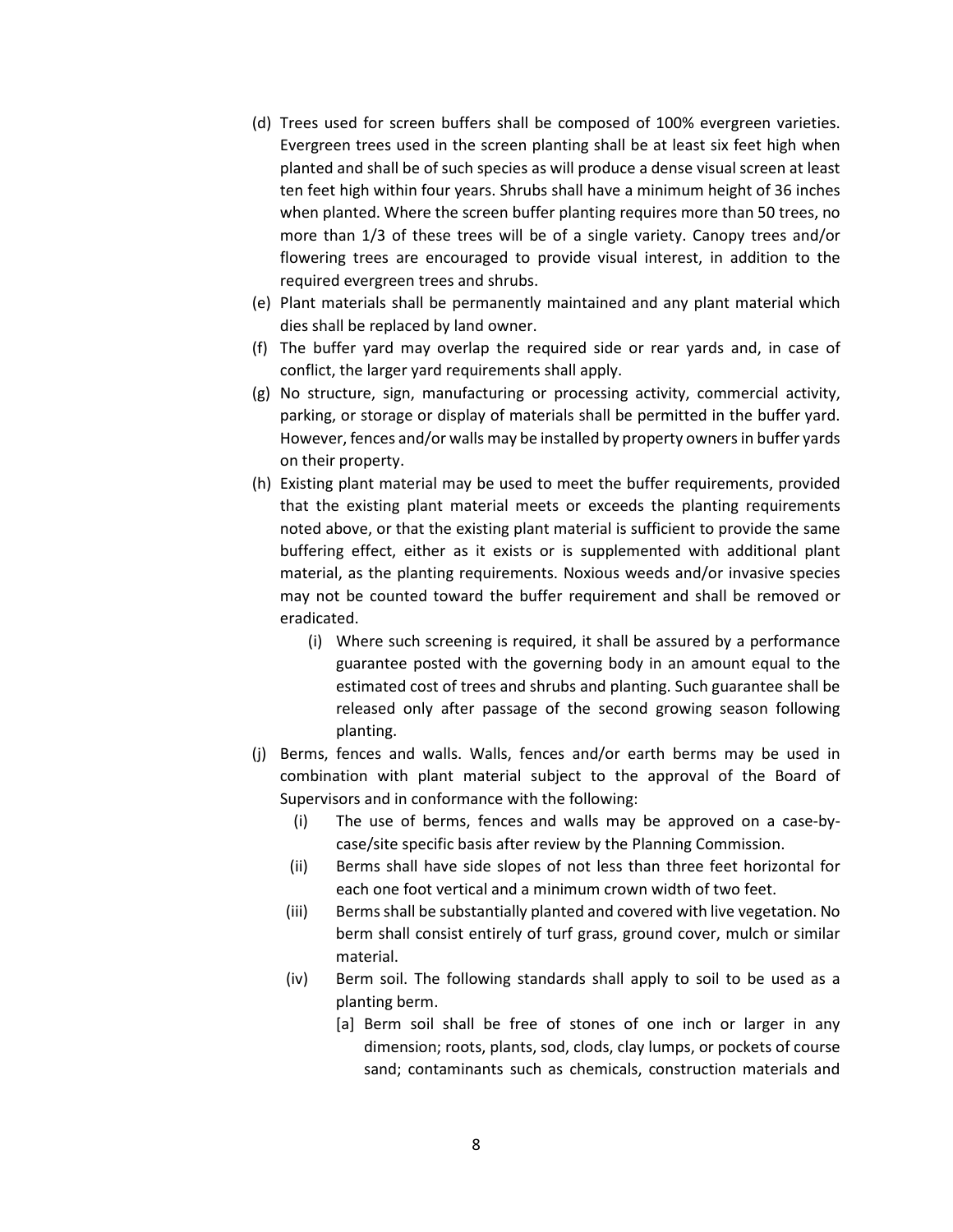building debris, fuels, and other extraneous materials harmful to plant growth; and obnoxious weeds and invasive plants.

- [b] The soil shall not be infested with nematodes, grubs, other pests, pest eggs, or other undesirable organisms and disease-causing plant pathogens.
- [c] Soil for berms shall be friable and with sufficient structure to give good tilth and aeration.
- [d] Topsoil shall be a sufficient depth (3 inches) to support vegetation. Where whips or woody shrubs are to be planted, 18 inches of soil is required.
- (v) A berm, fence or wall may not exceed 8 feet in height.
- (vi) Fences or walls may be permitted to supplement a planting screen at the discretion of the Township. However, it is not the preferred method for screening.
- (6) The minimum yard setbacks shall be as follows:
	- (a) Front yard: 50 feet
	- (b) Side yard (each): 50 feet
	- (c) Rear yard: 50 feet
	- (d) Where a property abuts a residential use, the required side and/or rear yards directly abutting the residential use shall be increased to 100 feet.
- (7) Parking requirement. A minimum of ne space per 5,000 square feet of gross floor area for the first 100,000 square feet, plus one space per 10,000 square feet of gross floor area over 100,000 square feet. Of the required parking spaces at least ten percent shall be reserved as truck staging spaces measuring 12 feet by 75 feet. Loading docks/areas may not be counted towards the required truck staging spaces.
- (8) Sufficient off-street queueing space shall be required at facility entrances to prevent vehicles from queueing on public streets while waiting for access to the facility.
- (9) No storage of trash, garbage, refuse, explosive or flammable materials, hazardous substances, animals, animal carcasses or skins or similar items shall be permitted.

**SECTION 22.** Part 7, Off-Street Parking and Loading, Section 27-701, Required Number of Off-Street Parking Spaces, Table 27-701.1 shall be amended to revise item F. Industrial, Wholesale and Warehouse Uses as follows:

|    | Use                                                       | <b>One Off-Street Parking</b><br><b>Space Required for Each</b> | <b>Plus One Off-Street</b><br><b>Parking Space Required</b><br><b>For Each</b>                |
|----|-----------------------------------------------------------|-----------------------------------------------------------------|-----------------------------------------------------------------------------------------------|
| F. | Industrial, Wholesale and<br>Warehouse Uses <sup>14</sup> | 1 employees on the<br>largest shift                             | Company vehicle based<br>at the plant motor<br>freight or truck terminal<br>warehousing units |

[14] Note: Unless off-street parking requirements are established in §27-316 or §27-317, in which case the specific use off-street parking requirements shall apply.